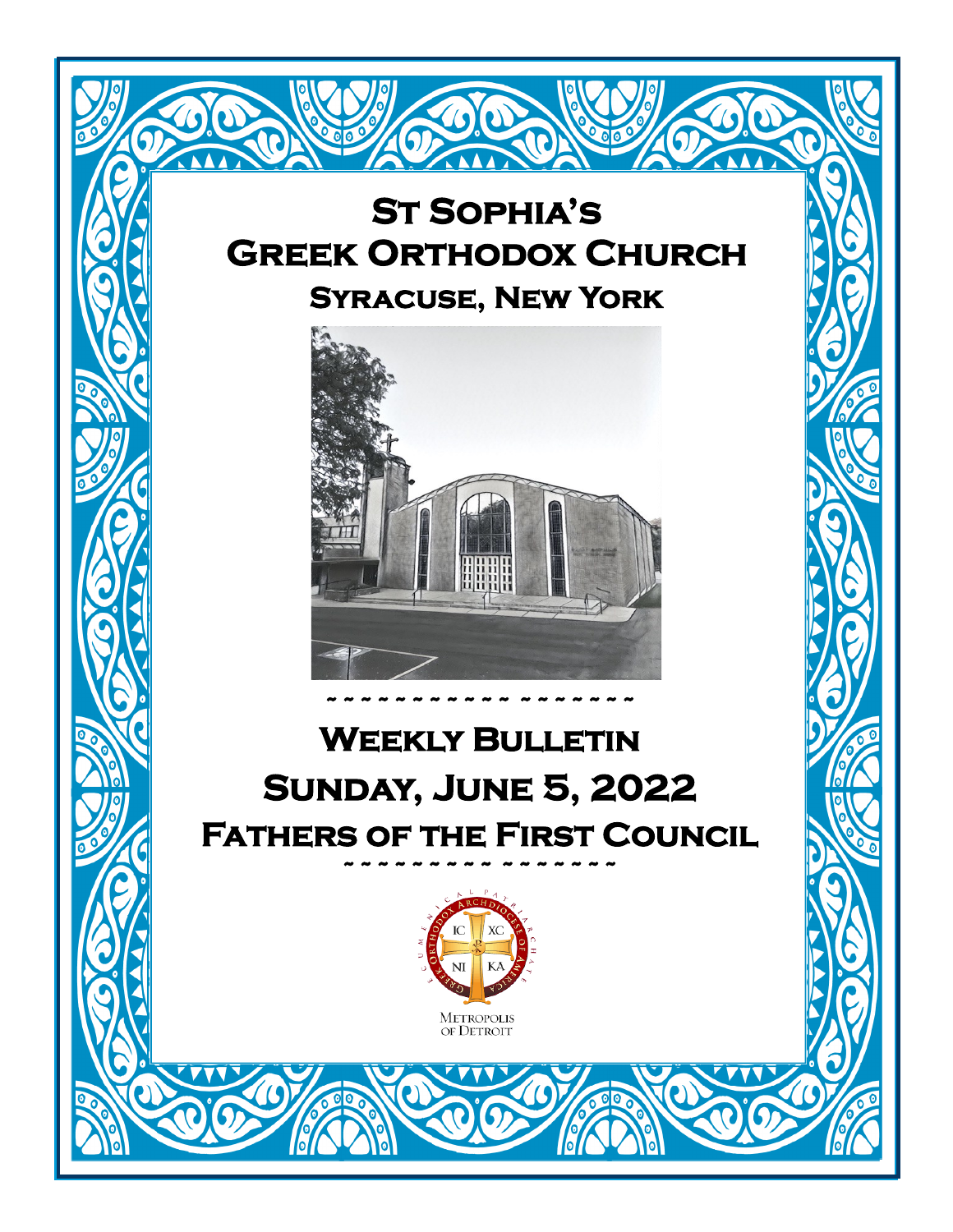# **Fathers of the First Council Acts of the Apostles 20:16-18, 28-36**

**AMMAMMAM** 

**Prokeimenon. Mode 4. Daniel 3.26,27**

**Blessed are you, O Lord, the God of our fathers.**

**Verse: For you are just in all you have done.**

The reading is from Acts of the Apostles 20:16-18, 28-36

IN THOSE DAYS, Paul had decided to sail past Ephesos, so that he might not have to spend time in Asia; for he was hastening to be at Jerusalem, if possible, on the day of Pentecost. And from Miletos he sent to Ephesos and called to him the elders of the church. And when they came to him, he said to them: "Take heed to yourselves and to all the flock, in which the Holy Spirit has made you overseers, to care for the church of God which he obtained with the blood of his own Son. I know that after my departure fierce wolves will come in among you, not sparing the flock; and from among your own selves will arise men speaking perverse things, to draw away the disciples after them. Therefore be alert, remembering that for three years I did not cease night or day to admonish every one with tears. And now I commend you to God and to the word of his grace, which is able to build you up and to give you the inheritance among all those who are sanctified. I coveted no one's silver or gold or apparel. You yourselves know that these hands ministered to my necessities, and to those who were with me. In all things I have shown you that by so toiling one must help the weak, remembering the words of the Lord Jesus, how he said, 'it is more blessed to give than to receive.' " And when he had spoken thus, he knelt down and prayed with them all.

KIKIKIKIKIKIKIKIKIKIKIKIKI

<u>STRING STRING STRING STRING STRING STRING STRING STRING STRI</u>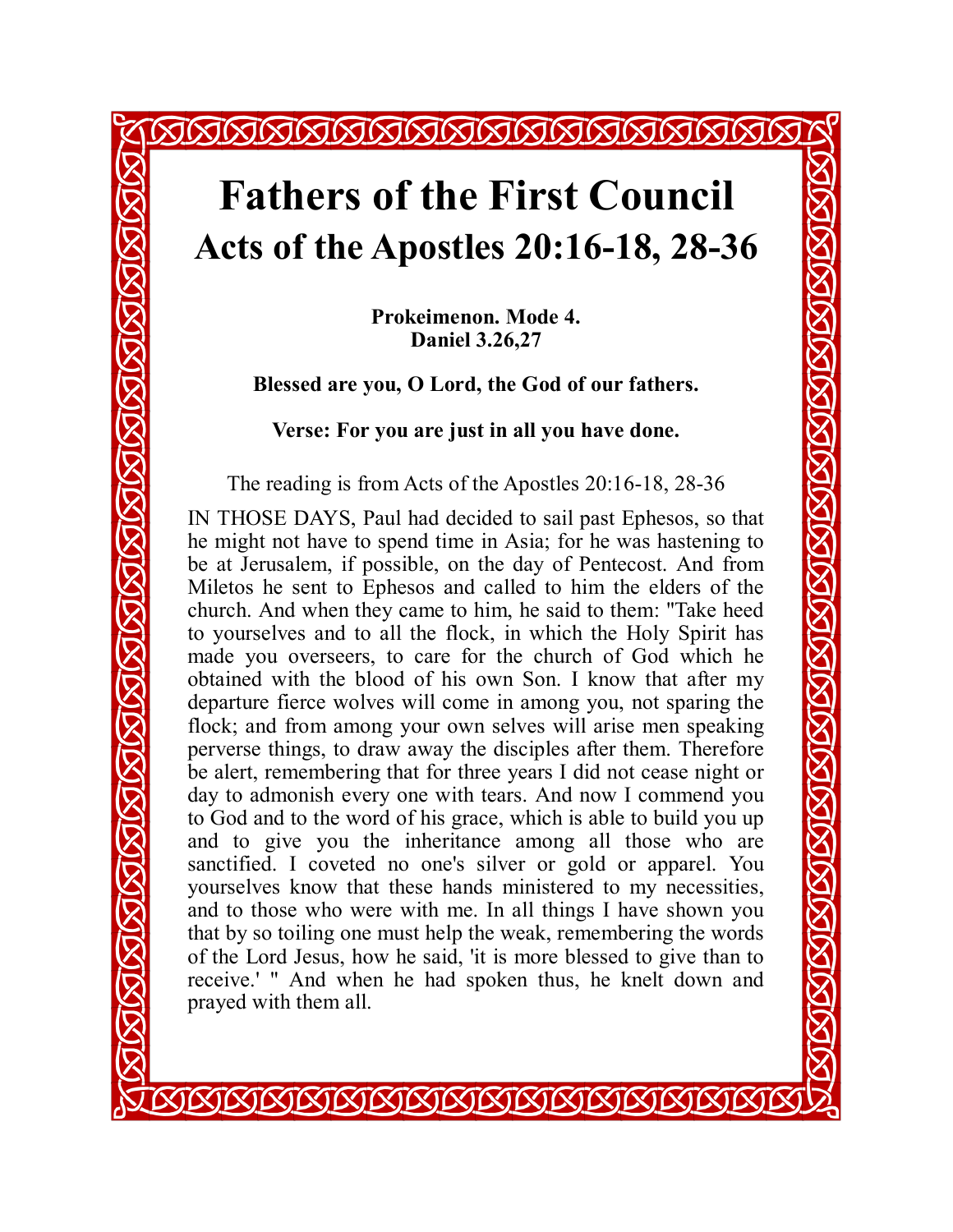#### MMMMMMMMMM **MMM Πράξεις Ἀποστόλων 20:16-18, 28-36 Προκείμενον. Ήχος δ'. Δανιήλ 3.26-27 Εὐλογητὸς εἶ, Κύριε, ὁ Θεὸς τῶν Πατέρων ἡμῶν. Στίχ. Ὅτι δίκαιος εἶ ἐπὶ πᾶσιν, οἷς ἐποίησας ἡμῖν.** Πράξεις Ἀποστόλων 20:16-18, 28-36 τὸ ἀνάγνωσμα Ἐν ταῖς ἡμεραῖς ἐκείναις, ἔκρινεν ὁ Παῦλος παραπλεῦσαι τὴν Ἔφεσον, ὅπως μὴ γένηται αὐτῷ χρονοτριβῆσαι ἐν τῇ Ἀσίᾳ· ἔσπευδεν γάρ, εἰ δυνατὸν ἦν αὐτῷ, τὴν ἡμέραν τῆς Πεντηκοστῆς γενέσθαι εἰς Ἱεροσόλυμα. Ἀπὸ δὲ τῆς Μιλήτου πέμψας εἰς Ἔφεσον μετεκαλέσατο τοὺς πρεσβυτέρους τῆς ἐκκλησίας. Ὡς δὲ παρεγένοντο πρὸς αὐτόν, εἶπεν αὐτοῖς, προσέχετε οὖν ἑαυτοῖς καὶ παντὶ τῷ ποιμνίῳ, ἐν ᾧ ὑμᾶς τὸ πνεῦμα τὸ ἅγιον ἔθετο ἐπισκόπους, ποιμαίνειν τὴν ἐκκλησίαν τοῦ κυρίου καὶ θεοῦ, ἣν περιεποιήσατο διὰ τοῦ ἰδίου αἵματος. Ἐγὼ γὰρ οἶδα τοῦτο, ὅτι εἰσελεύσονται μετὰ τὴν ἄφιξίν μου λύκοι βαρεῖς εἰς ὑμᾶς, μὴ φειδόμενοι τοῦ ποιμνίου· καὶ ἐξ ὑμῶν αὐτῶν ἀναστήσονται ἄνδρες λαλοῦντες διεστραμμένα, τοῦ ἀποσπᾷν τοὺς μαθητὰς ὀπίσω αὐτῶν. Διὸ γρηγορεῖτε, μνημονεύοντες ὅτι τριετίαν νύκτα καὶ ἡμέραν οὐκ ἐπαυσάμην μετὰ δακρύων νουθετῶν ἕνα ἕκαστον. Καὶ τὰ νῦν παρατίθεμαι ὑμᾶς, ἀδελφοί, τῷ θεῷ καὶ τῷ λόγῳ τῆς χάριτος αὐτοῦ, τῷ δυναμένῳ ἐποικοδομῆσαι, καὶ δοῦναι ὑμῖν κληρονομίαν ἐν τοῖς ἡγιασμένοις πᾶσιν. Ἀργυρίου ἢ χρυσίου ἢ ἱματισμοῦ οὐδενὸς ἐπεθύμησα. Αὐτοὶ γινώσκετε ὅτι ταῖς χρείαις μου καὶ τοῖς οὖσιν μετ' ἐμοῦ ὑπηρέτησαν αἱ χεῖρες αὗται. Πάντα ὑπέδειξα ὑμῖν, ὅτι οὕτως κοπιῶντας δεῖ ἀντιλαμβάνεσθαι τῶν ἀσθενούντων, μνημονεύειν τε τῶν λόγων τοῦ κυρίου Ἰησοῦ, ὅτι αὐτὸς εἶπεν, Μακάριόν ἐστιν μᾶλλον διδόναι ἢ λαμβάνειν. Καὶ ταῦτα εἰπών, θεὶς τὰ γόνατα αὐτοῦ, σὺν πᾶσιν αὐτοῖς προσηύξατο.

STETETETETETETETETETETETETETET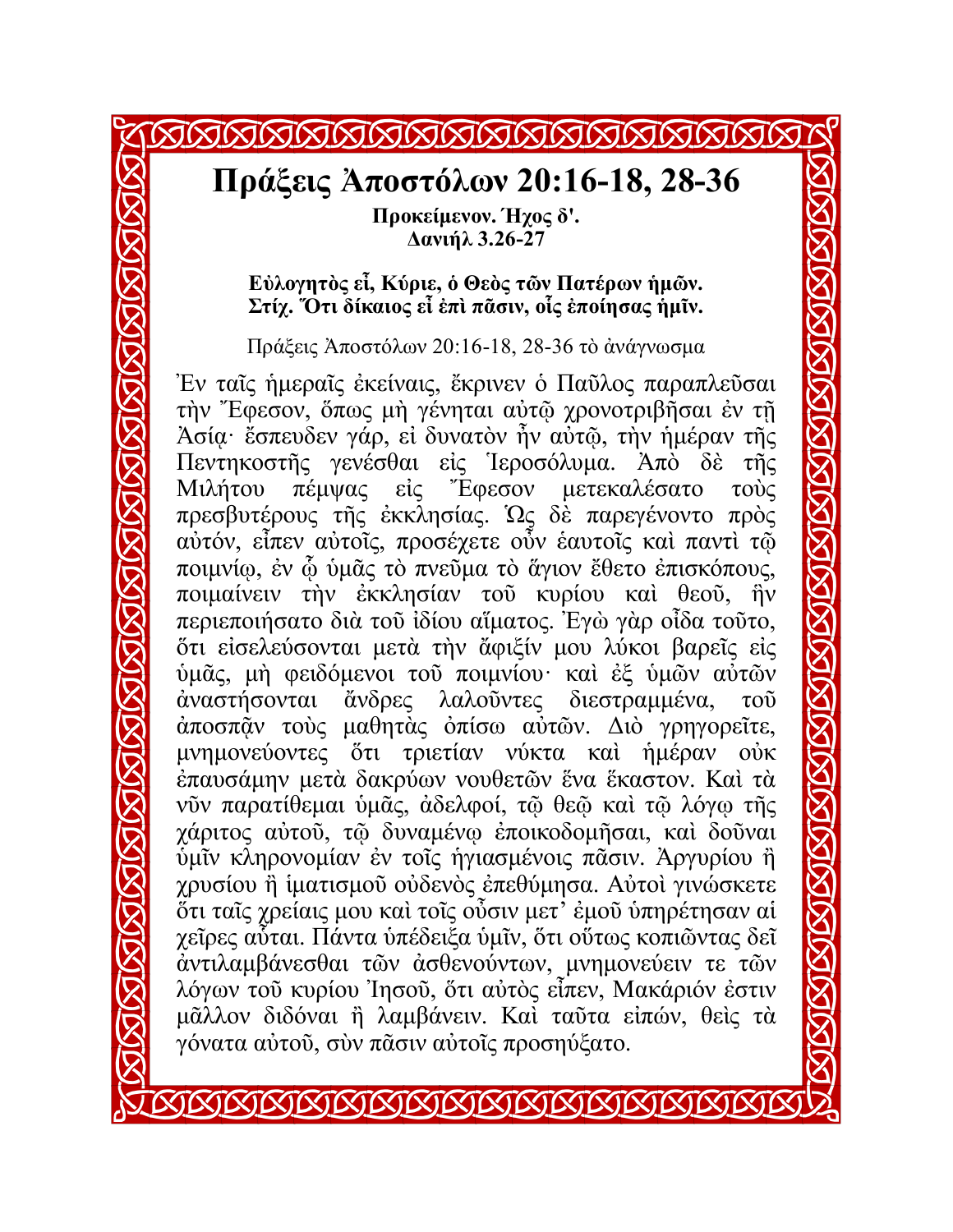### <u>JAJAKIA KIKIKIKIKIKIKIKIKIKIKIKIKI</u>

### **Fathers of the First Council The Gospel According to John 17:1-13**

At that time, Jesus lifted up his eyes to heaven and said, "Father, the hour has come; glorify your Son that the Son may glorify you, since you have given him power over all flesh, to give eternal life to all whom you have given him. And this is eternal life, that they know you the only true God, and Jesus Christ whom you have sent. I glorified you on earth, having accomplished the work which you gave me to do; and now, Father, you glorify me in your own presence with the glory which I had with you before the world was made.

"I have manifested your name to the men whom you gave me out of the world; yours they were, and you gave them to me, and they have kept your word. Now they know that everything that you have given me is from you; for I have given them the words which you gave me, and they have received them and know in truth that I came from you; and they have believed that you did send me. I am praying for them; I am not praying for the world but for those whom you have given me, for they are mine; all mine are yours, and yours are mine, and I am glorified in them. And now I am no more in the world, but they are in the world, and I am coming to you. Holy Father, keep them in your name, which you have given me, that they may be one, even as we are one. While I was with them, I kept them in your name, which you have given me; I have guarded them, and none of them is lost but the son of perdition, that the scripture might be fulfilled. But now I am coming to you; and these things I speak in the world, that they may have my joy fulfilled in themselves."

**SISISISISISISISISISISISISIS** 

<u>STRINGRING NG KING KING NG KING NG KING NG KING NG KING NG KI</u>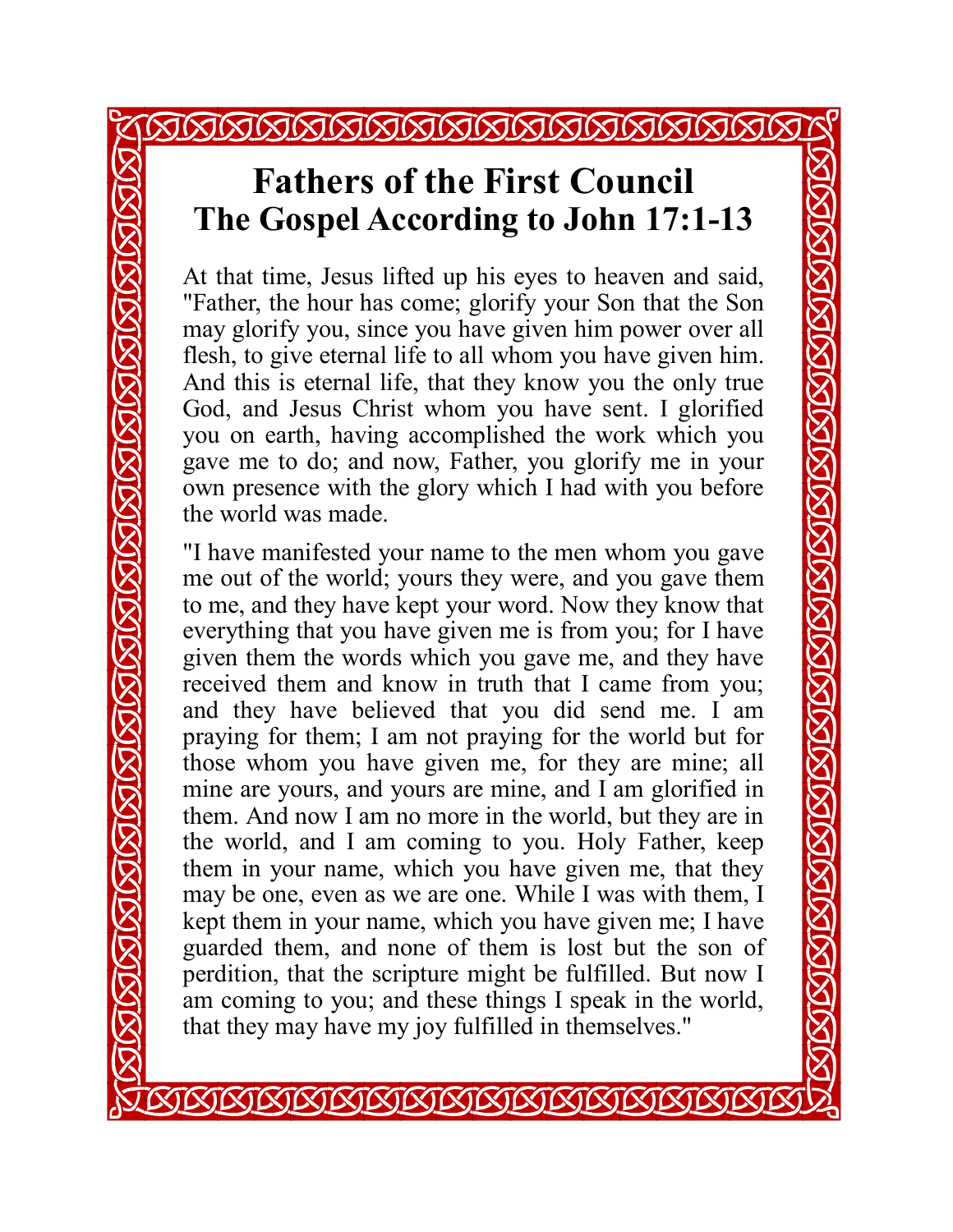## **Ἐκ τοῦ Κατὰ Ἰωάννην 17:1-13 Εὐαγγελίου τὸ Ἀνάγνωσμα**

Τῷ καιρῷ ἐκείνῳ, ὁ ᾿Ιησοῦς, καὶ ἐπῆρε τοὺς ὀφθαλμοὺς αὐτοῦ εἰς τὸν οὐρανὸν καὶ εἶπε· πάτερ, ἐλήλυθεν ἡ ὥρα· δόξασόν σου τὸν υἱόν, ἵνα καὶ ὁ υἱός σου δοξάσῃ σε, καθὼς ἔδωκας αὐτῷ ἐξουσίαν πάσης σαρκός, ἵνα πᾶν ὃ δέδωκας αὐτῷ δώσῃ αὐτοῖς ζωὴν αἰώνιον. αὕτη δέ ἐστιν ἡ αἰώνιος ζωή, ἵνα γινώσκωσί σε τὸν μόνον ἀληθινὸν Θεὸν καὶ ὃν ἀπέστειλας ᾿Ιησοῦν Χριστόν. ἐγώ σε ἐδόξασα ἐπὶ τῆς γῆς, τὸ ἔργον ἐτελείωσα ὃ δέδωκάς μοι ἵνα ποιήσω· καὶ νῦν δόξασόν με σύ, πάτερ, παρὰ σεαυτῷ τῇ δόξῃ ᾗ εἶχον πρὸ τοῦ τὸν κόσμον εἶναι παρὰ σοί. ᾿Εφανέρωσά σου τὸ ὄνομα τοῖς ἀνθρώποις οὓς δέδωκάς μοι ἐκ τοῦ κόσμου. σοὶ ἦσαν καὶ ἐμοὶ αὐτοὺς δέδωκας, καὶ τὸν λόγον σου τετηρήκασι. νῦν ἔγνωκαν ὅτι πάντα ὅσα δέδωκάς μοι παρὰ σοῦ ἐστιν· ὅτι τὰ ῥήματα ἃ δέδωκάς μοι δέδωκα αὐτοῖς, καὶ αὐτοὶ ἔλαβον, καὶ ἔγνωσαν ἀληθῶς ὅτι παρὰ σοῦ ἐξῆλθον, καὶ ἐπίστευσαν ὅτι σύ με ἀπέστειλας. ᾿Εγὼ περὶ αὐτῶν ἐρωτῶ· οὐ περὶ τοῦ κόσμου ἐρωτῶ, ἀλλὰ περὶ ὧν δέδωκάς μοι, ὅτι σοί εἰσι, καὶ τὰ ἐμὰ πάντα σά ἐστι καὶ τὰ σὰ ἐμά, καὶ δεδόξασμαι ἐν αὐτοῖς. καὶ οὐκέτι εἰμὶ ἐν τῷ κόσμῳ, καὶ οὗτοι ἐν τῷ κόσμῳ εἰσί, καὶ ἐγὼ πρὸς σὲ ἔρχομαι. πάτερ ἅγιε, τήρησον αὐτοὺς ἐν τῷ ὀνόματί σου ᾧ δέδωκάς μοι, ἵνα ὦσιν ἓν καθὼς ἡμεῖς. ὅτε ἤμην μετ᾽ αὐτῶν ἐν τῷ κόσμῳ, ἐγὼ ἐτήρουν αὐτοὺς ἐν τῷ ὀνόματί σου· οὓς δέδωκάς μοι ἐφύλαξα, καὶ οὐδεὶς ἐξ αὐτῶν ἀπώλετο εἰ μὴ ὁ υἱὸς τῆς ἀπωλείας, ἵνα ἡ γραφὴ πληρωθῇ. νῦν δὲ πρὸς σὲ ἔρχομαι, καὶ ταῦτα λαλῶ ἐν τῷ κόσμῳ ἵνα ἔχωσι τὴν χαρὰν τὴν ἐμὴν πεπληρωμένην ἐν αὐτοῖς.

<u>STRINGRING NG KING NG KING NG NG NG NG NG NG NG NG NG N</u>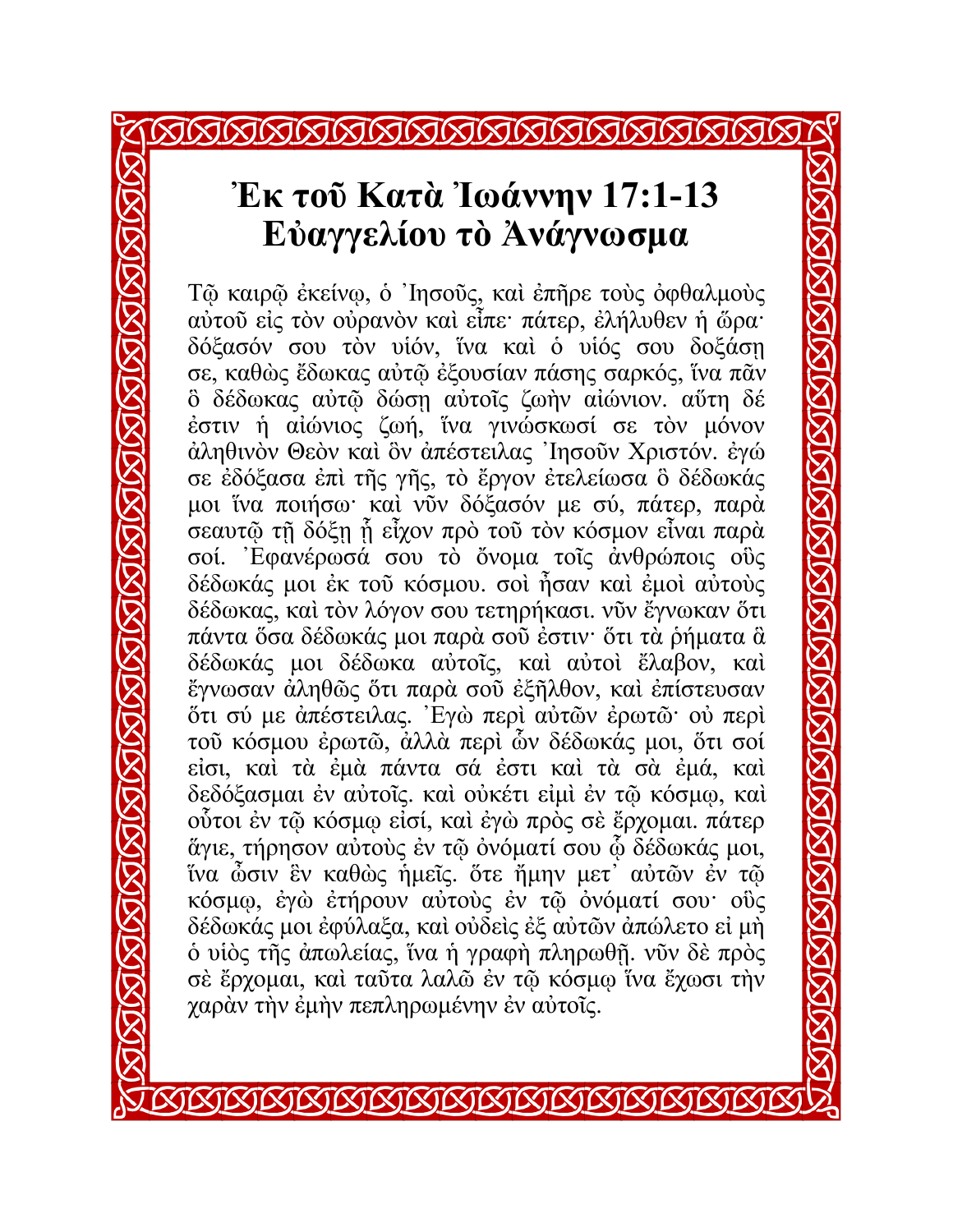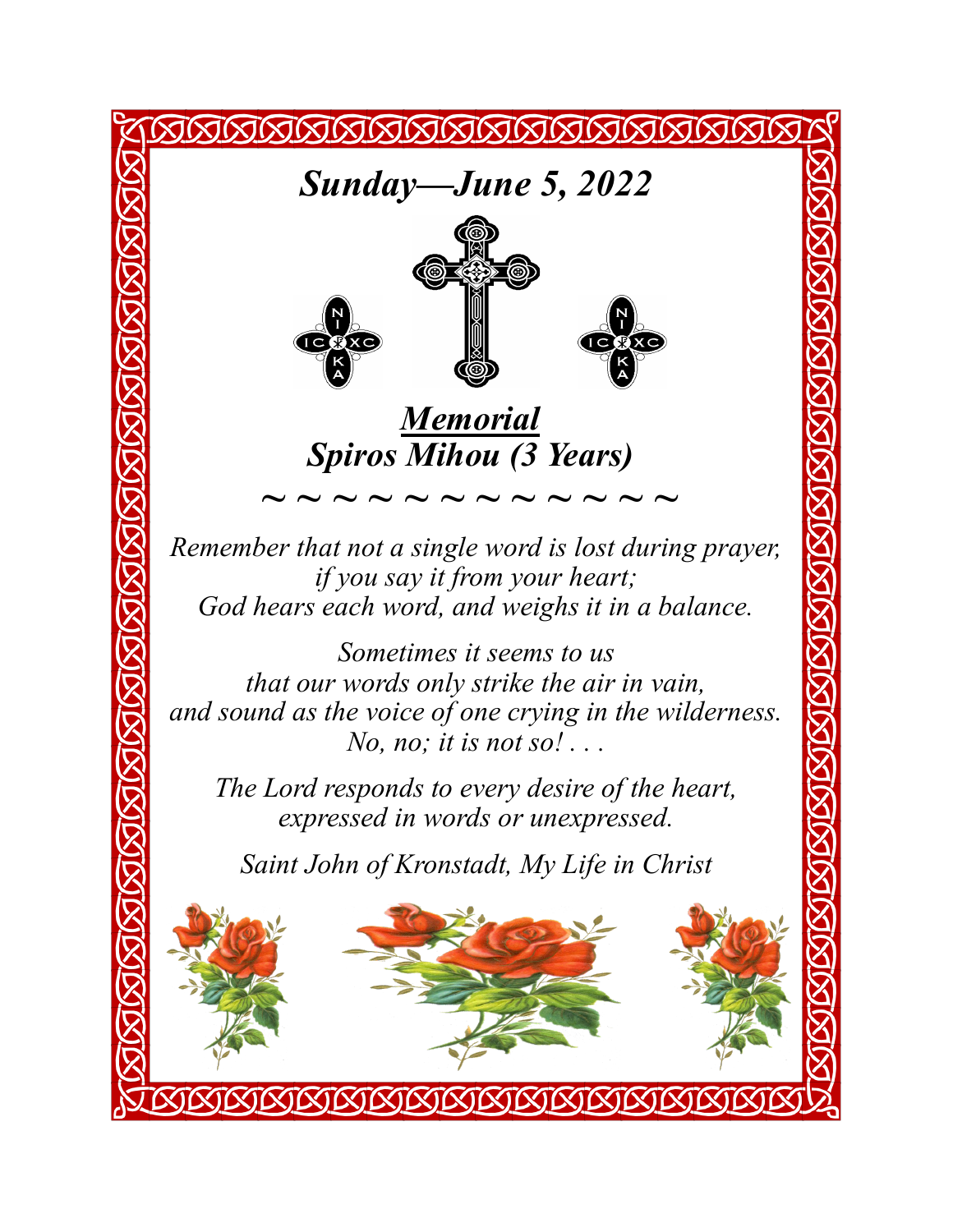*Church Services & Events for Today and the Upcoming Week*

<u>KIKIKIKIKIKIKIKIKIKIKIKIKIKIKIKI</u>

*Today ~ Fathers of the First Council 9:00 am Orthros 10:00 am Divine Liturgy*

> *Monday—June 6, 2022 5:30 pm Jesus Prayer Group*

*Tuesday, June 7, 2022 10:00 am Bible Study*

*Thursday, June 9, 2022 5:00 pm—9:00 pm GREEK FESTIVAL* 





KARA BARA KARA KARA KARA BARA KA KA



*Saturday—June 11, 2022 9:00 am Orthros 10:00 am Divine Liturgy Saturday of Souls Noon—10:00 pm GREEK FESTIVAL*